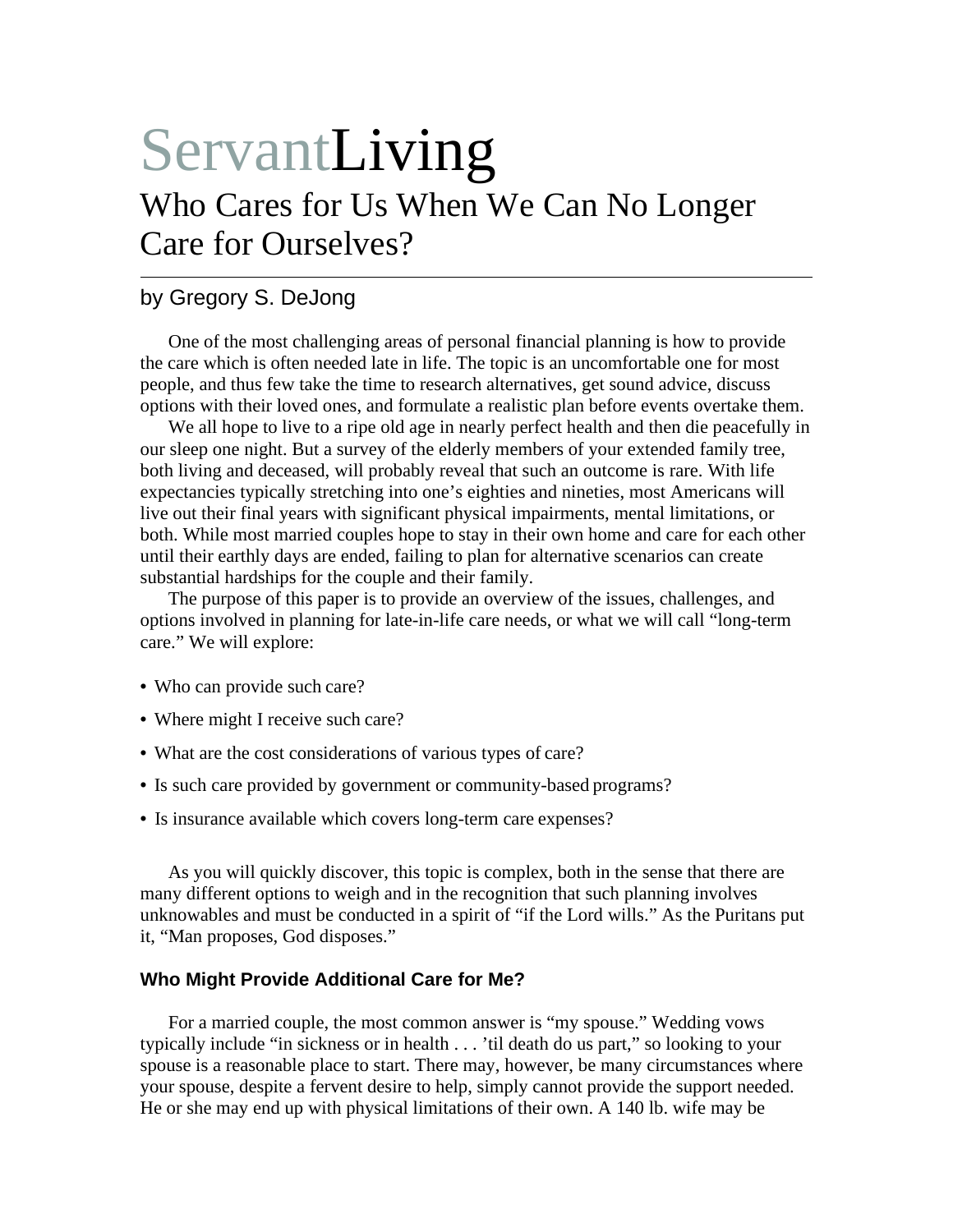incapable of helping her 200 lb. husband dress, bathe, or recover from a fall. A healthy husband may find that the constant demands of a wife suffering from dementia overwhelm him, thus impairing his health due to stress or lack of sleep.

A second common assumption is "the kids will help us out." Certainly, many adult children do contribute significantly to the care of their parents. Whether this is a desirable arrangement which was entered into willingly by all parties may be another matter. Adult children have their own responsibilities, increasingly with their own children and grandchildren, who also may have significant needs. Adult children in their fifties and sixties are often expected to provide significant leadership in their local church or may have career obligations which cannot be easily shed. Intra-family dynamics can also create challenges. If one child lives nearby and the rest are scattered around the country, how is it practically possible for all of the children to share equitably in caring for a parent?

Friends, including members of your local church family and your church's deacons, may also be a source for some assistance, but within reasonable limits. If you will, at some point, need daily physical assistance, specialized care, or regular monitoring (such as with a cognitive impairment), most local congregations would be taxed or overwhelmed covering these needs.

Another group which may be of some help would be community-based resources. For example, there may be a senior citizens transportation service which could provide rides to the doctor or grocery store. There may also be "senior centers" with daily activities to help fill some of your time, provide social engagement, and give relief to your other caregivers. Such centers may also be an excellent source of information for other programs and benefits in your area.

Beyond these sources, those who can assist you fall into various categories of professional caregivers. This might be someone who comes into your home to cook or clean, or a home health aide. Professional caregivers would also encompass the staff of an assisted living facility, memory care facility, or nursing home. Or it could be professional medical personnel such as nurses, doctors, or therapists. The common theme in this group is that they will be compensated for the services they provide you, whether by you or by another.

#### **Where Might I Receive Care?**

The desirable answer for most of us would be "in my home." Fortunately, there are a wide variety of care services which can be provided in the home. In fact, insurance companies which provide long-term care insurance are generally eager to see you receive care in your home if possible. Remaining in familiar surroundings can provide important psychological and sociological benefits.

If care in your home is not feasible, or the ability to maintain your home properly is beyond you, it may be that one of your children has a residence which could provide separate living quarters for you. This decision should not be made lightly nor unilaterally, as it can have significant ramifications for the host family.

If your home or a child's home is not viable, a residential care facility of some sort will provide your remaining options. As most seniors know, there are a variety of facilities or "care communities" available, starting with independent living arrangements,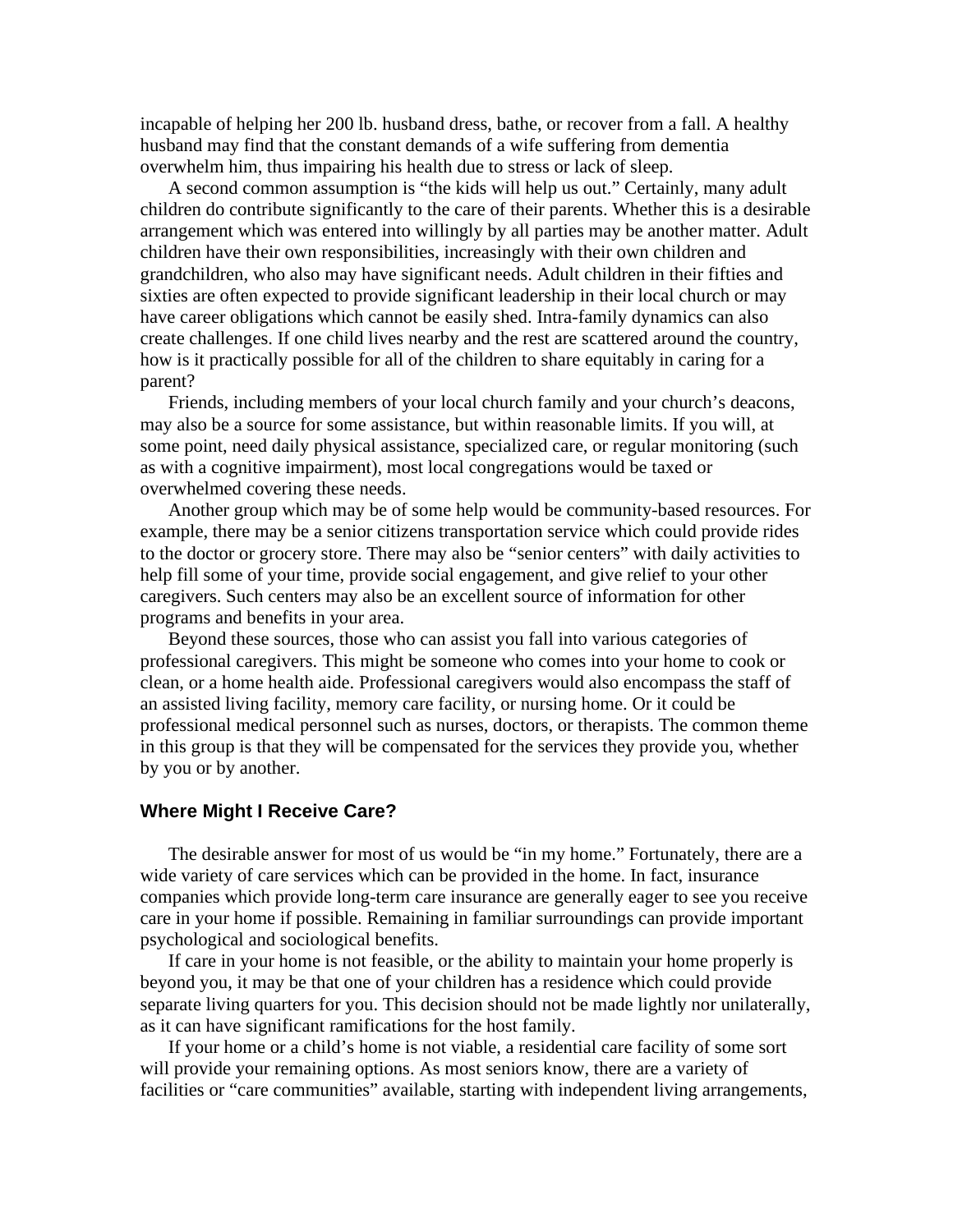continuing with assisted living, memory care, and if needed, full skilled nursing care facilities. So-called "continuing care communities" (CCC) have become popular, in that they allow their residents to stay within a residential community and transition to more advanced levels of care if needed. This can be a significant benefit if both spouses are alive but need differing levels of care. Some CCC's may also guarantee you lifetime care even if your own financial resources end up being exhausted.

#### **How Will the Expense of My Care be Covered?**

The first line of defense will of course be your own savings, investments, retirement accounts, and whatever sources of income you receive, such as Social Security, pension benefits, or perhaps rents or royalties.

Since a home may be one's largest asset, the value it represents may also help pay for needed care. A reverse mortgage can, in the right circumstances, be an effective way to extract the value from your home over time in order to pay for needed in-home care. Among other important considerations, a reverse mortgage can only continue as long as you reside in your home. Despite your firm intention of remaining in your home the rest of your earthly days, this plan could collapse if your final year on this earth requires full nursing care, with potentially dire financial consequences. Reverse mortgages should only be considered with the assistance of knowledgeable professional advisors. The value of your home could also be tapped to finance some of your care needs by selling your home and using the sales proceeds to cover the entrance fee, or a portion of it, for a CCC.

Will federal government programs such as Medicare, or will a Medicare supplement insurance policy, cover long-term care expenses? Generally not. Many people are under the impression that Medicare will pay for nursing home care, but on closer examination this is true only for a limited period of no more than one hundred days. For such care to be covered, it must follow a period of hospitalization (of not less than three days), and the nursing care must be for medical needs directly related to the cause of hospitalization. Certainly, this is a valuable, albeit limited, benefit if you qualify, but it does not fit the progression of health impairment experienced by most with long-term care needs.

Medicaid is another possible source of funding. Medicaid is a program administered by the states with funding from the federal government, which is designed to pay health care costs, including nursing home and certain personal care services. However, Medicaid is a "safety net" program which is available only to individuals with very low incomes and minimal assets. Since Medicaid provisions vary by state, it is best to consult the particular details of one's own state of residence as well as the federal government's website (www.medicaid.gov).

Due to the limitations of what Medicaid will reimburse, some nursing care facilities may not accept Medicaid patients, and facilities which have a large percentage of Medicaid patients will generally provide a lower level of amenities and may be less appealing than facilities populated primarily by private-pay or insured residents. In order to qualify for Medicaid, a couple will first need to spend down most of their own assets. This is true even if only one spouse needs care and the healthy spouse is capable of continuing to live independently. At the death of the second spouse, the state may recoup some of its Medicaid outlays for care through a lien on your personal residence. In short,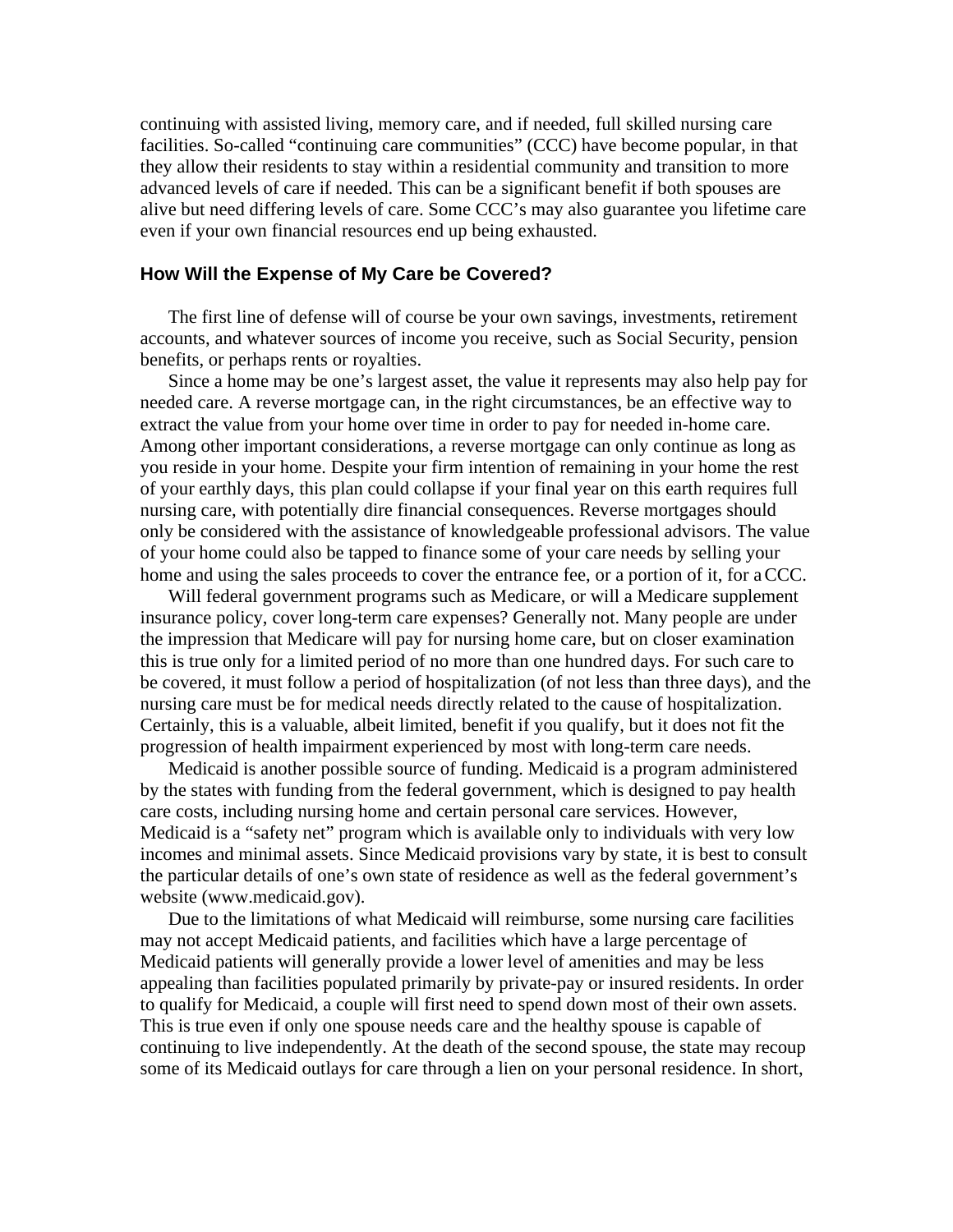Medicaid should be viewed as the payer of last resort when your savings have been largely depleted.

# **Can I Purchase Insurance to Cover Long-Term Care Expenses?**

Insurance has been available for at least thirty years to help individuals transfer some of the financial risk of a long-term care need to an insurer in exchange for paying premiums on an insurance policy. For individuals without a spouse, such policies can help pay for the care that they might have otherwise received from their husband or wife. For married couples, long-term care insurance can prevent the care needs of one spouse from draining the couple's savings and leaving the surviving spouse impoverished. Originally, these policies were referred to as "nursing home insurance," but policies quickly evolved to cover expenses incurred for in-home care as well as various types of in-facility care. Such insurance today takes the form of either a stand-alone long-term care insurance (LTCI) policy or a hybrid policy where a long-term care rider is added to either a life insurance policy or an annuity policy.

Whether coverage is provided through a stand-alone policy or a hybrid, several key principles will most likely apply:

- Your health needs to be good enough to qualify for coverage.
- Premiums are higher for older applicants than for younger; many insurance advisors suggest that age 50–65 is the "sweet spot" for obtaining this type of insurance.
- For stand-alone policies, premiums are *not* guaranteed to remain level as the years go by, and existing policyholders have endured unexpected (and often substantial) rate increases over the past 15–20 years.
- Benefits will be paid as a reimbursement for long-term care expenses incurred, capped either by a maximum amount payable per month and a maximum number of months or by an overall dollar limit.
- Benefits become available after a waiting period, commonly known as an "elimination period," which may be as short as thirty days but typically would be ninety or one hundred eighty days. The concept is that you should be able to cover expenses from your own savings for a time, after which the insurance benefits kick in. Selecting a longer elimination period will yield a lower premium.
- You qualify for benefits by filing a claim with the insurance company; your claim would ordinarily be approved if you are unable to perform two or more "Activities of Daily Living" *or* your doctor attests to your having a severe cognitive impairment (such as Alzheimers or dementia) requiring substantial supervision. Activities of Daily Living are generally defined as eating, bathing, dressing, transferring/mobility, toileting, and continence.
- The insurance company will often provide a "care coordinator" who will, in conjunction with you, your medical professionals, and your family, develop a "plan of care" which is appropriate to your needs. While a care coordinator is there in large part to keep the insurer from paying for unnecessary services, you will also find them to be a valuable resource in helping you find the right kind of help.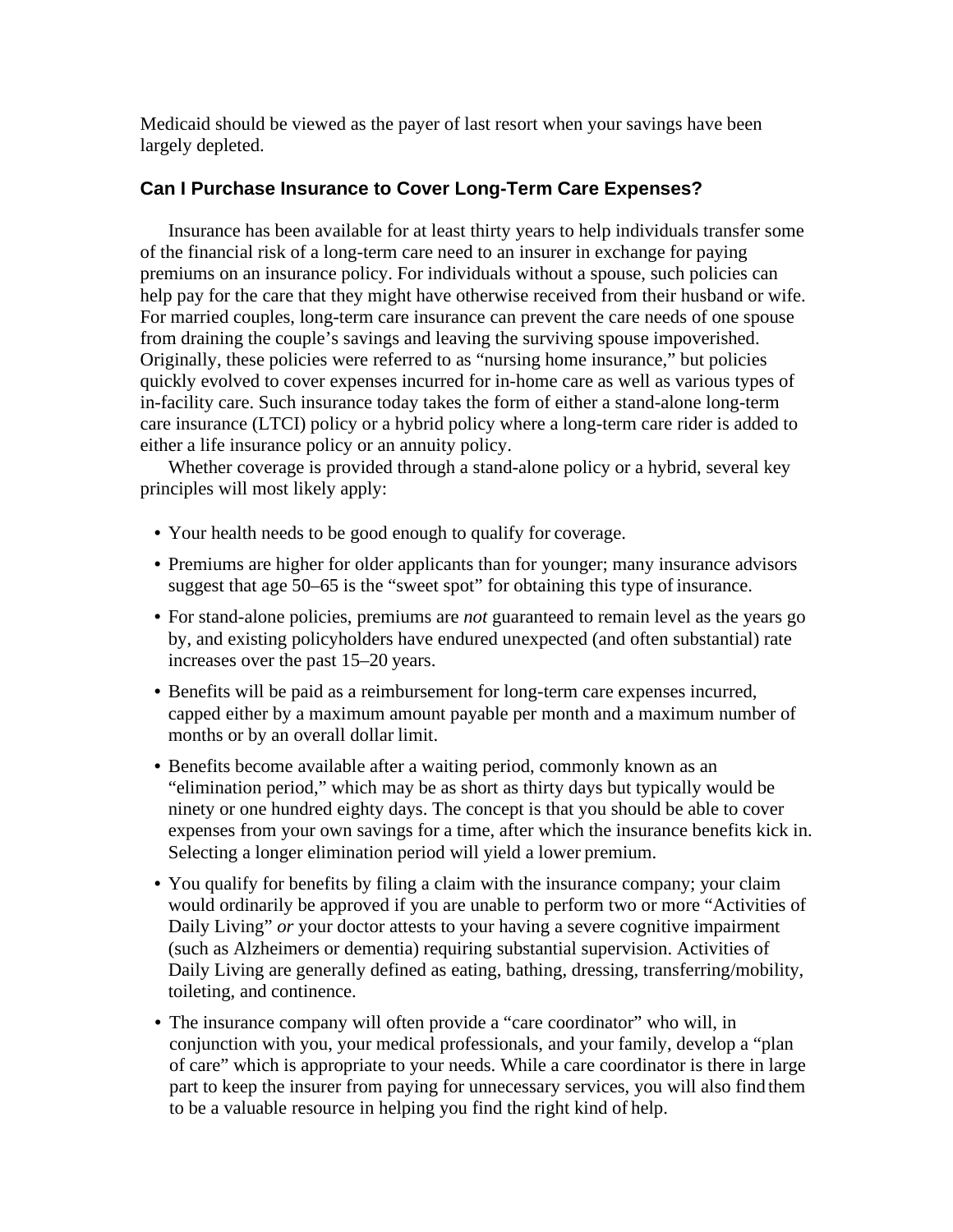Stand-alone policies are not inexpensive, depending of course on the level of benefits selected. For example, a couple aged sixty purchasing a policy which, after a ninety-day waiting period, would provide a  $$7,000$ /mo. benefit<sup>1</sup> for up to 48 months<sup>2</sup> would likely pay premiums of more than \$600/month. People of average financial means may find that paying the ongoing premiums of a stand-alone policy simply is not affordable. Hybrid policies attempt to address affordability concerns by pairing some coverage for long-term care needs with either life insurance or an annuity. Hybrid Life/LTC policies will be based on permanent cash value life insurance, not low-cost term insurance. If the policy has had, or will have, sufficient premiums paid into it, then the insurer can be confident that they will pay out the insurance policy face amount eventually. Normally this would be at the death of the person insured, but with the LTC component, should you incur qualifying long-term care expenses, the insurer can in essence pay a portion of the eventual death benefit to you early. While it becomes very difficult to assess whether LTC insurance is "a better deal" through a stand-alone policy or a hybrid, the hybrid approach has understandable appeal. The hybrid policy owner knows that they or their heirs will receive a financial return one way or another.

Hybrid Annuity/LTC policies are fundamentally different in that you are not offloading financial risk to the insurance company. Instead, you are using your own cash to purchase an annuity from the insurer, and in addition to the normal means by which you might later withdraw your funds from that annuity, you can also withdraw funds to pay for long-term care expenses. The benefit is that such LTC withdrawals will be tax free, where any other withdrawals may be taxable. A simple example will illustrate: when James was age fifty he received a \$100,000 inheritance and decided to invest this money in a deferred interest annuity. As the years went by, the annuity earned interest and the value grew. James is now age eighty, and the annuity has grown to \$225,000. If he begins withdrawing money, he will have to declare all of the earnings (\$125,000) as taxable income and pay taxes at his then-current income tax rate. The original \$100,000 comes back as his principal and is tax free, but the taxes on the \$125,000 of earnings could be as much as \$30–40,000. In contrast, should James have qualifying long-term care expenses, those withdrawals would be tax free, potentially allowing annuity proceeds which otherwise would have gone to the IRS to instead pay for his LTC needs. As you might surmise, the Annuity/LTC hybrid will provide the greatest benefit to someone who has had money invested and growing in an annuity for many years.

A final consideration regarding LTC insurance, whether stand-alone or hybrid, is that these financial products are generally provided by an insurance agent or broker who will be compensated through a commission arrangement. Typically, their pay will be some

<sup>&</sup>lt;sup>1</sup> The national average for a single bedroom assisted living facility was \$4,800/mo. in 2020, and the national average for a semi-private room in a nursing home was \$8,177/mo. Source: Mutual of Omaha, "The Cost of Long Term Care Services, 2021 Update."

 $2$  For this example, a "shared benefit" approach is assumed. The husband's policy provides for 24 months of benefits, as does the wife's policy. If one spouse exhausts all of their benefits, they can use as much as 12 months of their spouse's policy benefits. This policy also adjusts future benefits upward by 3% yearly to partially offset inflation. Many other policy configurations are possible. This example is meant to illustrate a fairly modest level of coverage. The annual premium is \$7,993. Pricing current as of September 2021, for an Illinois resident.